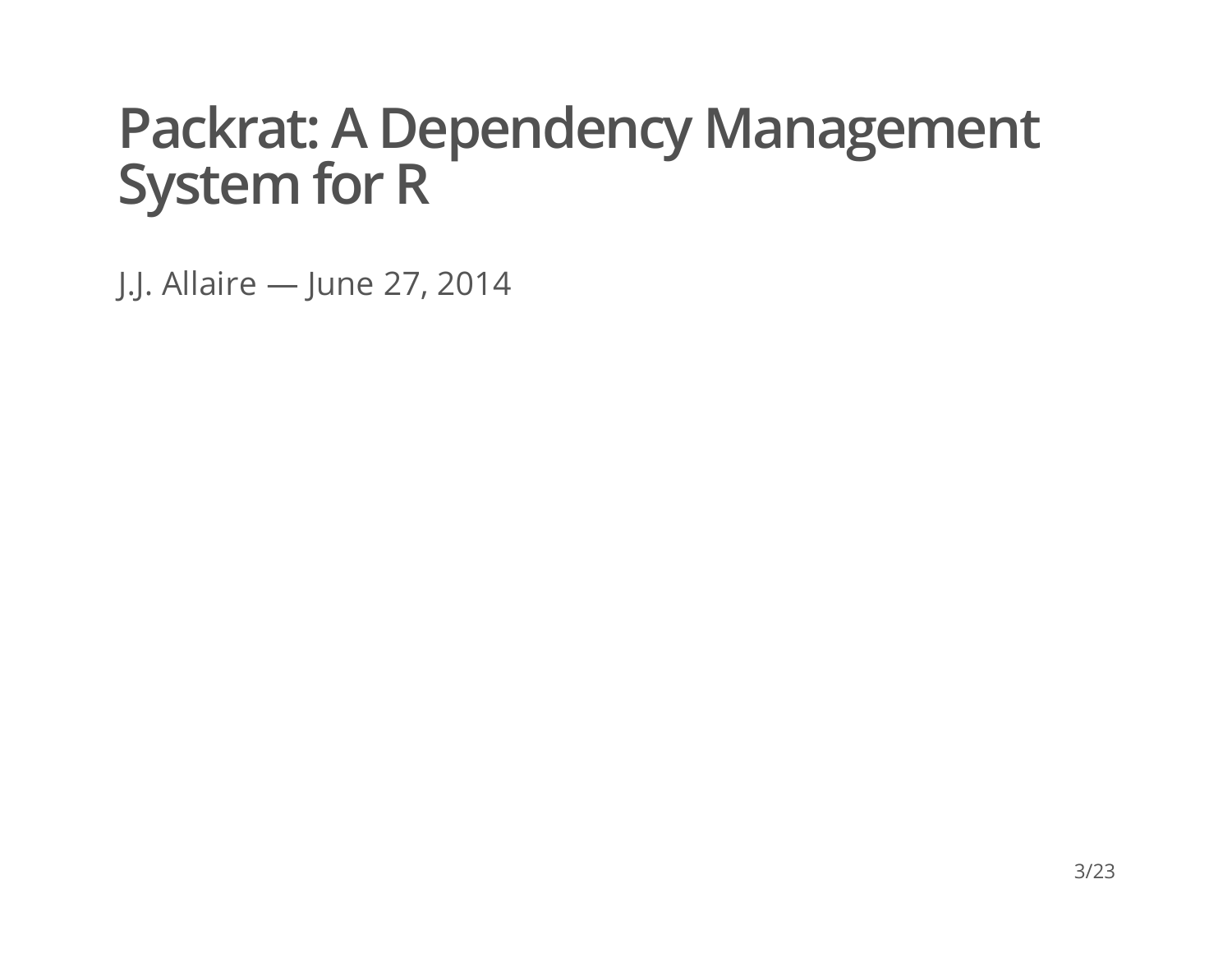## **Reproducible Research**

Foundational as a basis for scientific claims **·**

"The goal of reproducible research is to tie specific instructions to data analysis and experimental data so that scholarship can be recreated, better understood and verified." *CRAN Task View on Reproducible Research*

- Crisis of confidence in results of data analysis due to lack of **·** reproducibility.
- Across time (running the same analysis again years later) **·**
- Across space (moving code from a desktop to a server, or **·** between the systems of collaborators)
- In R we do better than in many environments, but we don't do **·** well enough.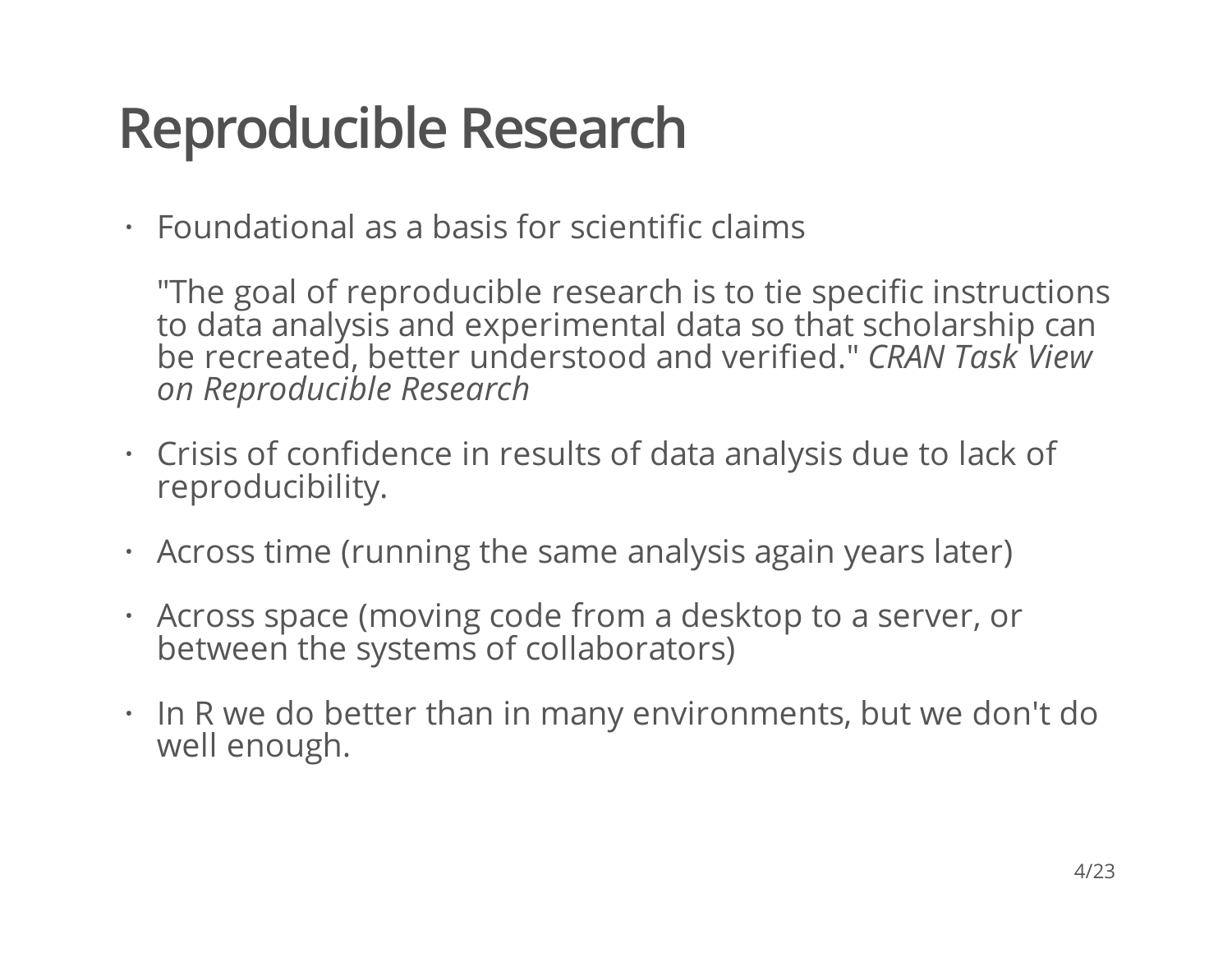# **Tools for Reproducibility**

- **· Computation**
	- Can we execute again and get the same results? **-**
	- Yes, because we preserve our analysis in R Scripts **-**
- **· Output**
	- Can we produce the same end-user output consistently? **-**
	- Yes, because we have tools like Sweave and knitr **-**
- **· Configuraiton**
	- Can we run our computations and create our output with  the same configuration across time and space?
	- No (or yes only with a lot of effort and bother) **-**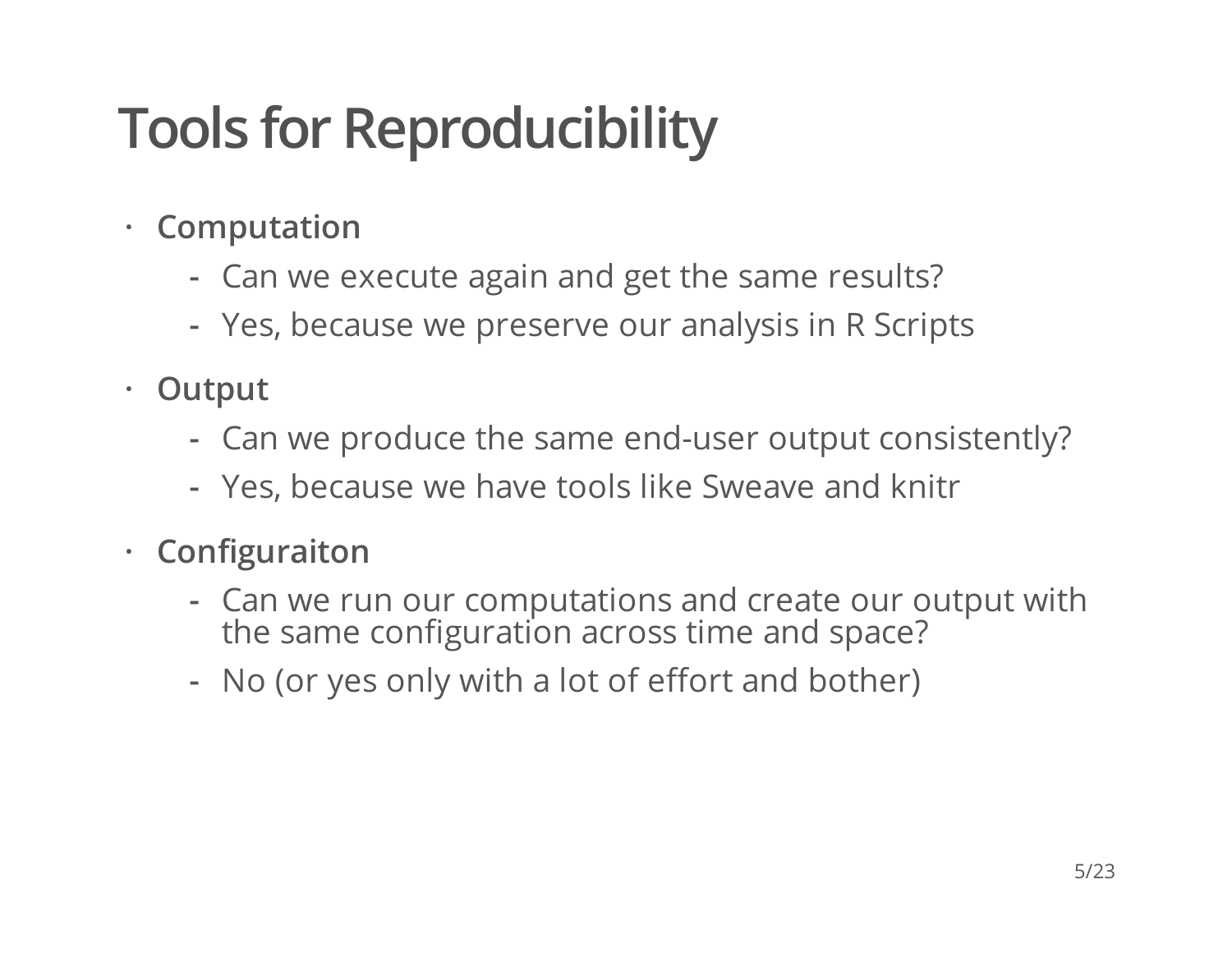# **Configuration Rot**

- As packages evolve over the years they inevitably: **·**
	- At best, change behavior in subtle ways **-**
	- At worst, outright break previous code **-**
- As a result, an analysis or report that works today against e.g. R **·** 3.1 it unlikely to work without modification in 5 years time.
- This is already a widely observed problem with Sweave and **·** knitr documents that users attempt to update with new data and assumptions (or even just re-run with code and data unchanged).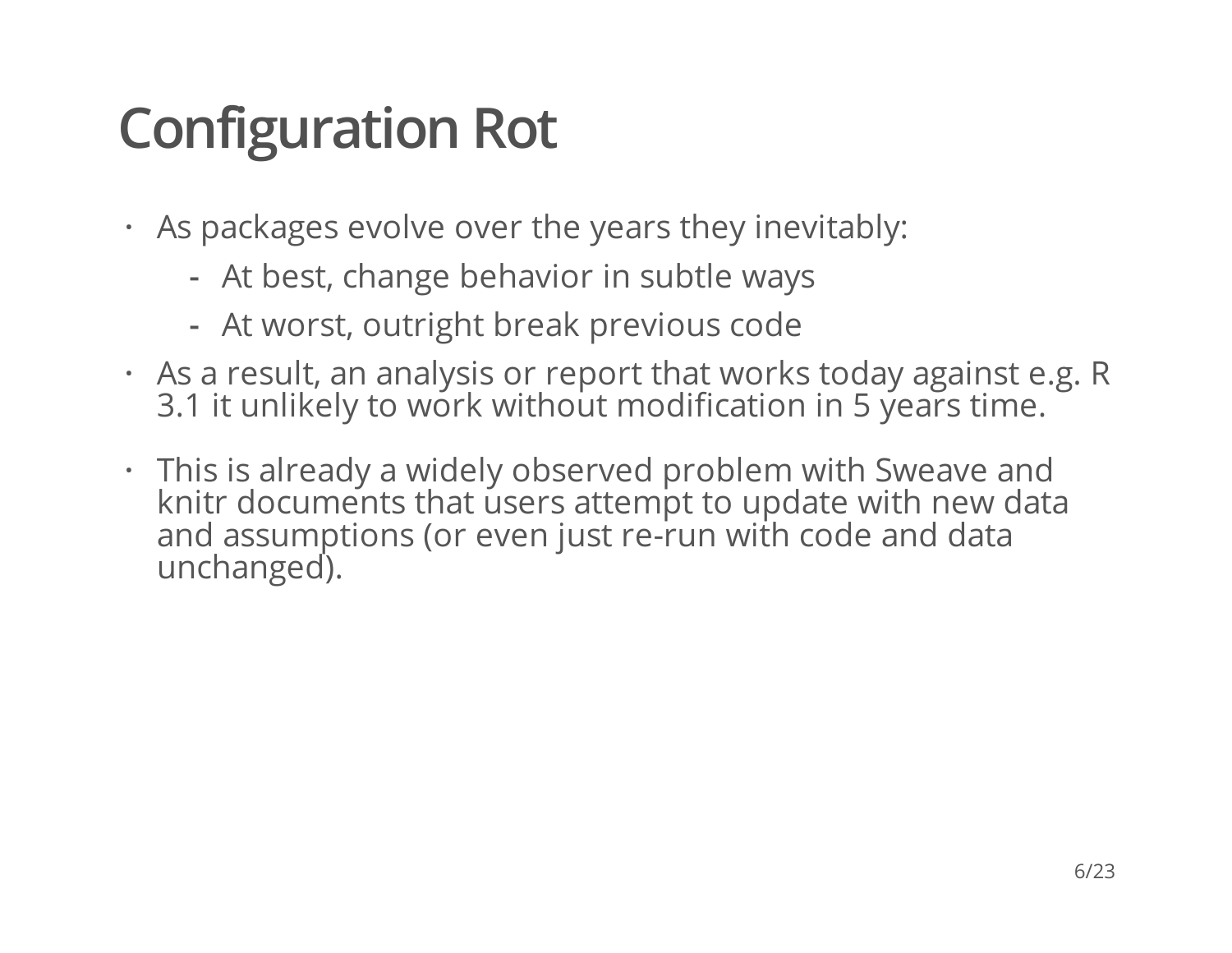# **R-devel [RFC] A case for freezing CRAN**

#### <http://goo.gl/k77z6F>

- Proposal to freeze CRAN along with R releases. **·**
- Projects built against a given version of R/CRAN would be able **·** to rely on stable package versions, and therefore be expected to continue to work in the future.
- Attractive notion because it's simple and requires no extra **·** effort from users.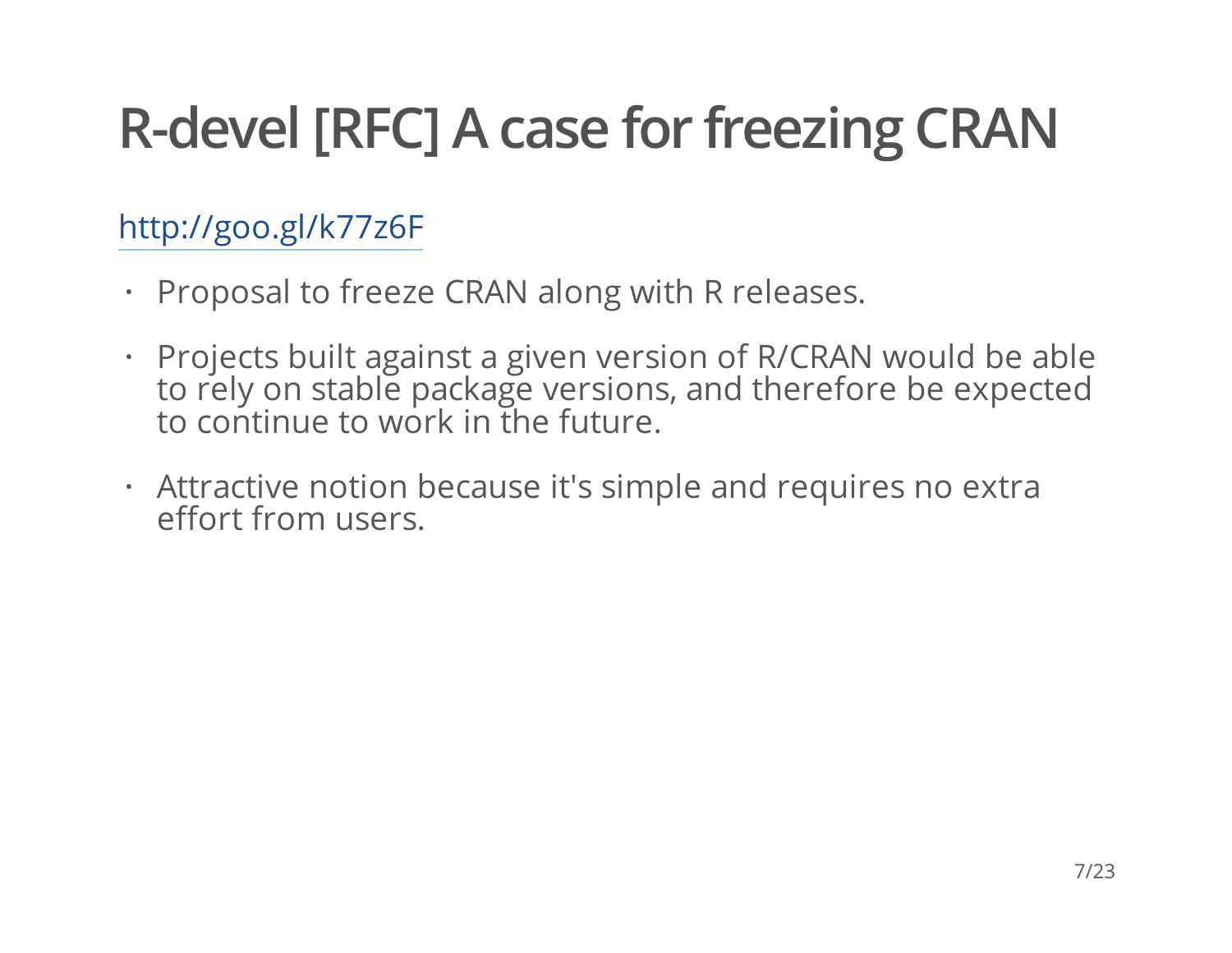# **Whatif we could freeze CRAN?**

That would solve part of the problem, but wouldn't account for:

- Packages obtained from other repositories **·**
- Development versions of packages installed from R-forge and **·** GitHub
- Internally developed packages
- Users (inevitably) needing one more feature or bugfix and **·** requiring the very latest version of a package.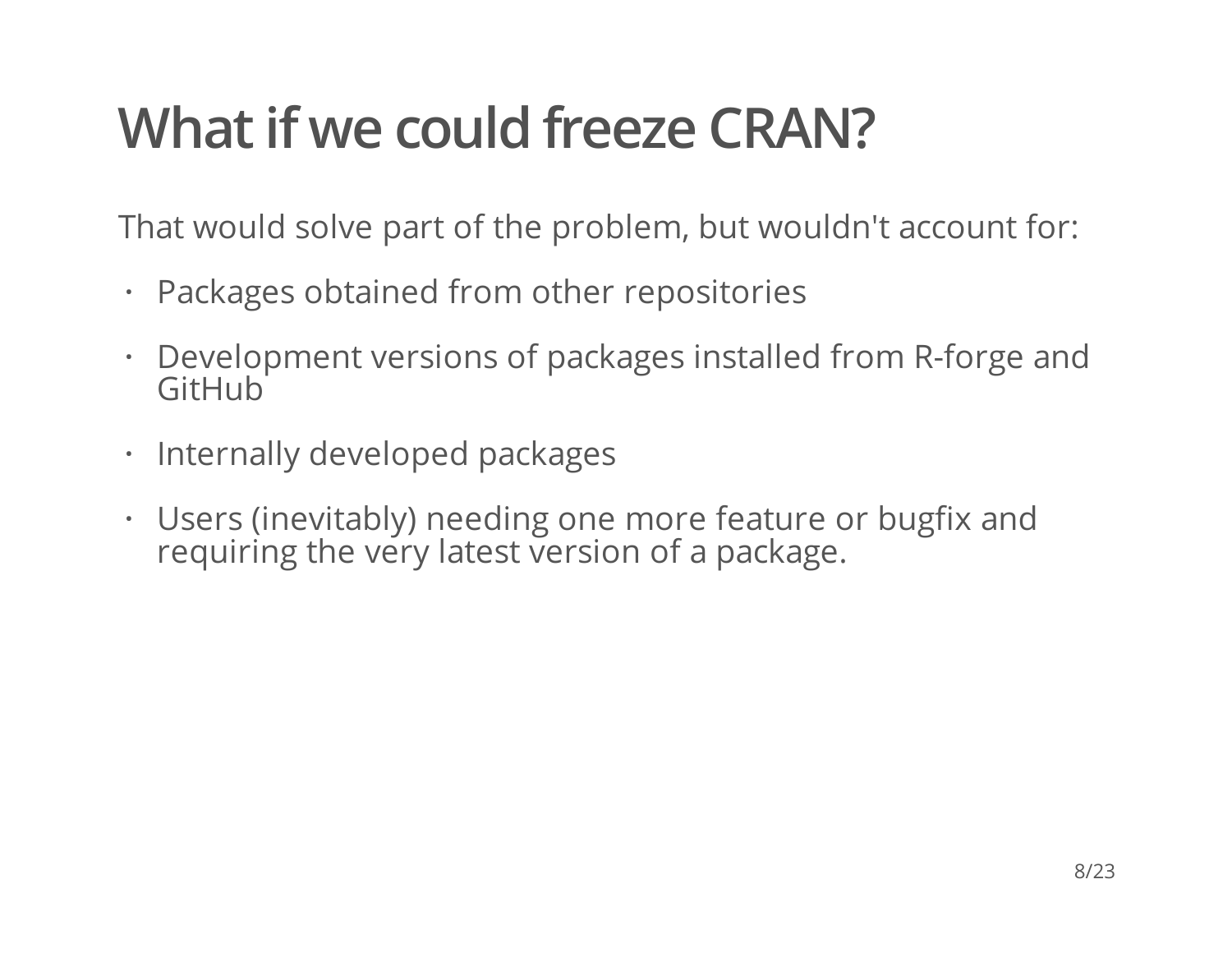# **What would a frozen CRAN not have?**

- Bug fixes delivered in a timely fashion. **·**
- Vitality and dynamism associated with making work available **·** immediately to the community.
- The ability to use older versions of R with newer versions of **·** packages.

"To me it boils down to one simple question: is an update to a package on CRAN more likely to (1) fix a bug, (2) introduce a bug or downward incompatibility, or (3) add a new feature or fix a compatibility problem without introducing a bug? I think the probability of  $(1)$  |  $(3)$  is much greater than the probability of  $(2)$ , hence the current approach maximizes user benefit." *Frank Harrell*

"People then will start finding ways around these limitations and then we're back to square one of having people use a set of R packages and R versions that could potentially be all over the place." *Gavin Simpson*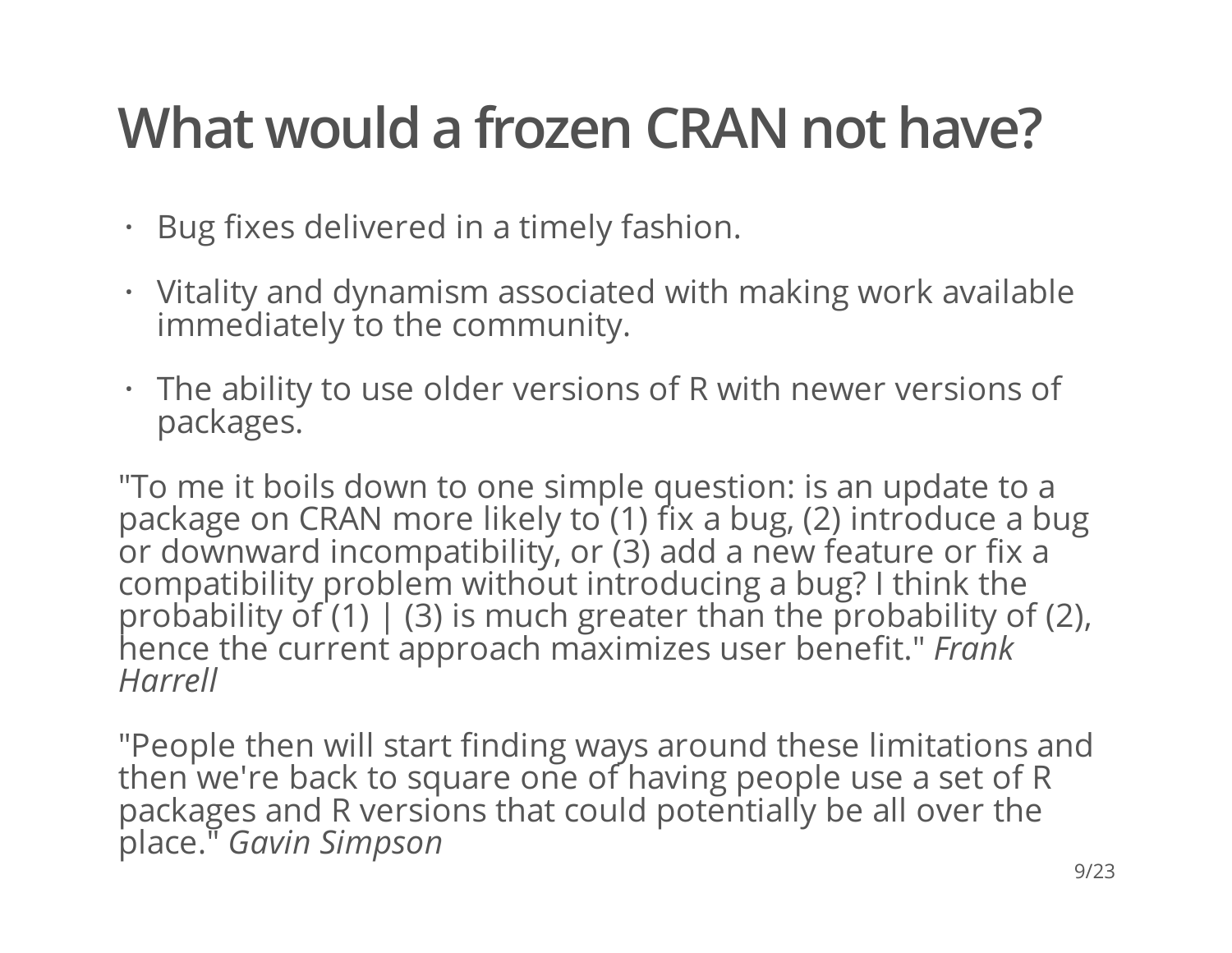#### **Freezing is the answer, but what to freeze?**

- Freezing CRAN solve only a subset of the problem, and **·** introduces it's own problems.
- The only complete answer to this problem is freezing projects. **·**
- Individual projects should be able to freeze arbitrary **·** combinations of R packages with a guarantee of being able to use them in the future.
- Note that even if we freeze CRAN we still need this as well, so **·** why create the bother of freezing CRAN? Let's just do project freezing right!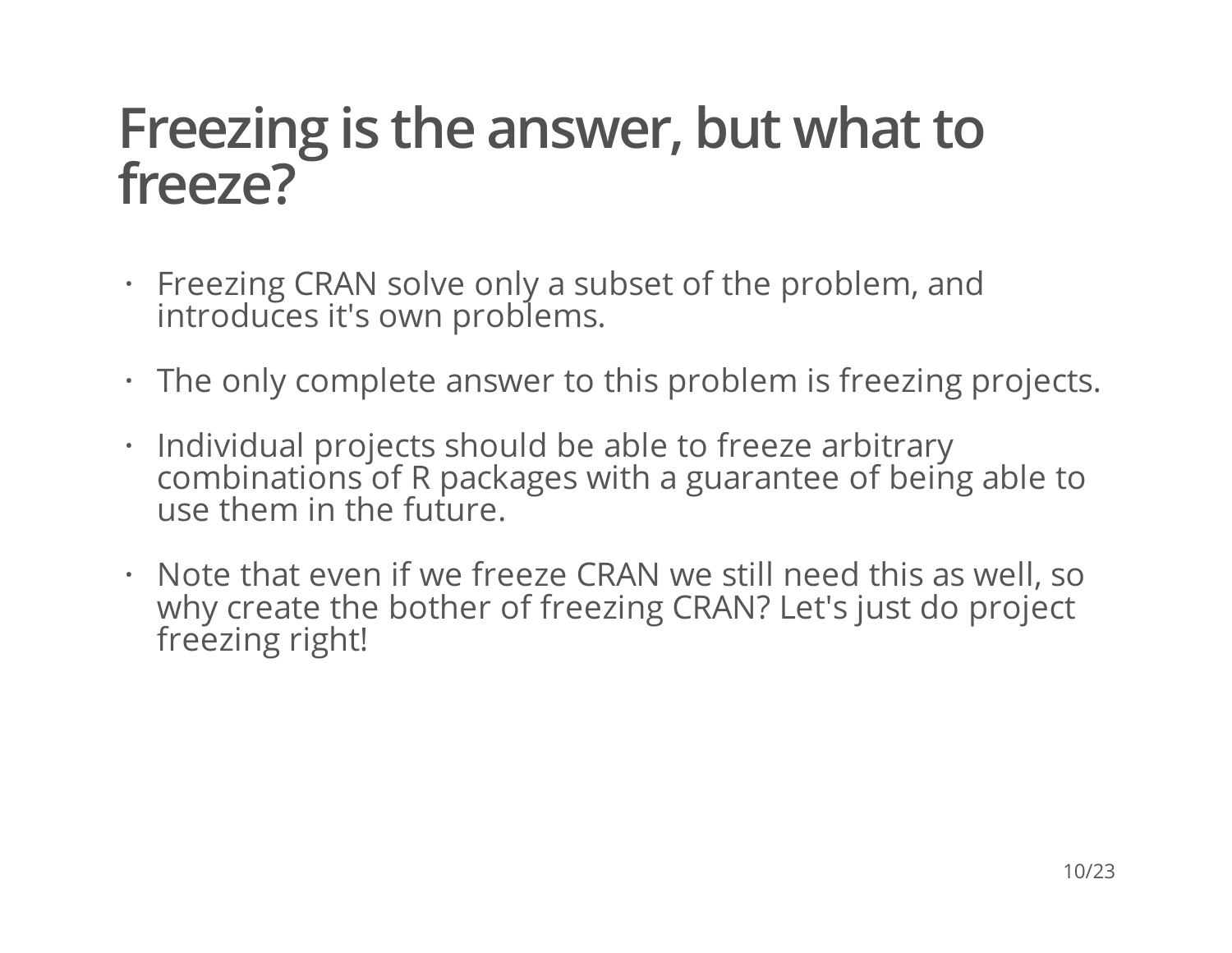#### **How do other environments handle these concerns?**

- Most have some variation of: **·**
	- A per-project private library **-**
	- The specification of explicit versions (or version ranges) of  each dependency
	- The ability to programatically reconstruct the library based  on the specifications
- Some examples: **·**
	- Ruby Bundler [\(http://bundler.io/\)](http://bundler.io/) **-**
	- Node.js NPM ([https://www.npmjs.org/\)](https://www.npmjs.org/) **-**
	- Python Virtualenv [\(https://virtualenv.pypa.io/en/latest/\)](https://virtualenv.pypa.io/en/latest/) **-**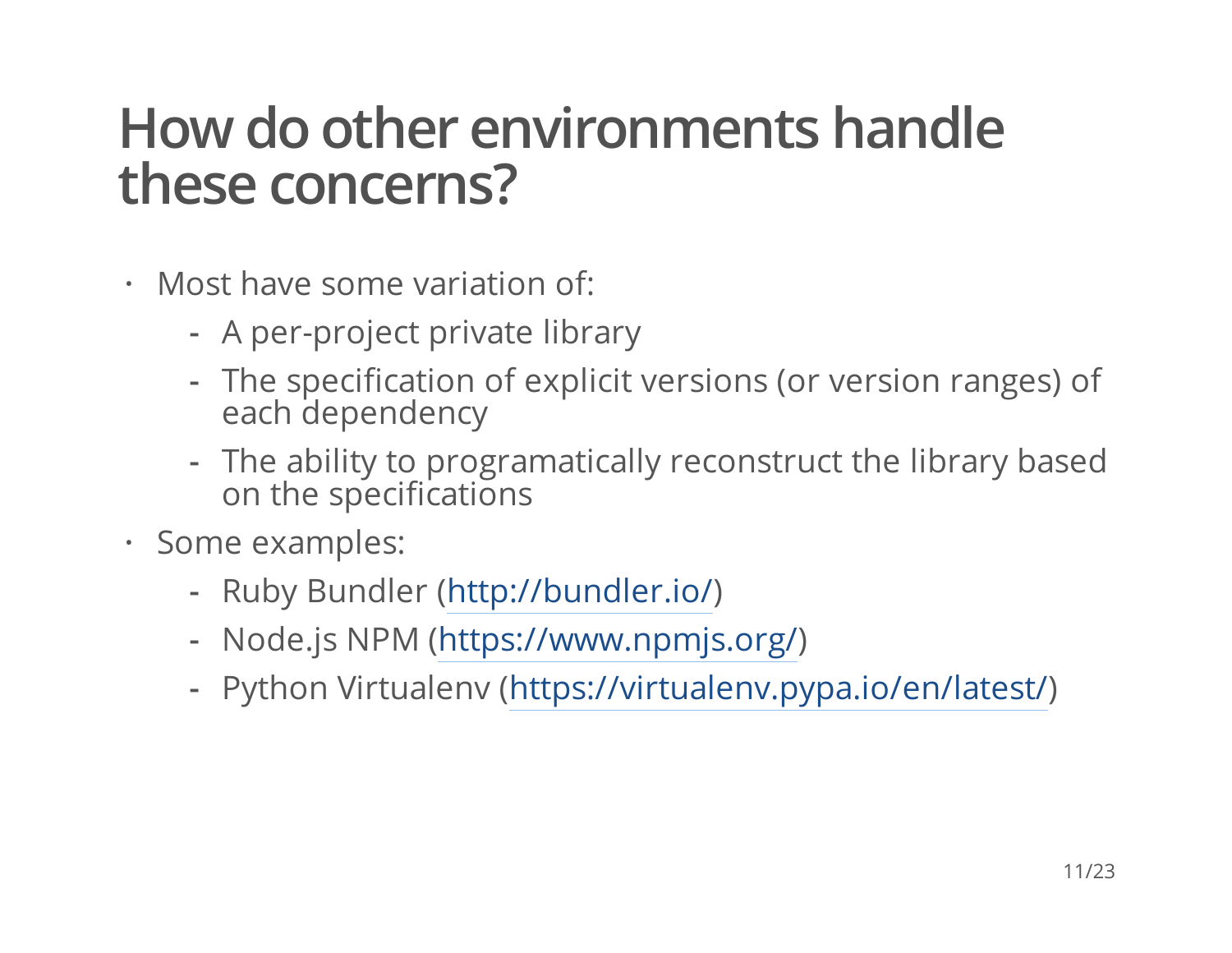### **How might a solution tailored to R users look?**

- Fundamental difference at work: R users do not self-identify as **·** software developers and therefore have little tolerance for additional workflow overhead.
- Any solution must therefore be highly automated, and work **·** with both existing projects created without packrat as well as new projects.
- We want the same benefits (private library and capturing of **·** dependencies), with none of the following required:
	- Hand editing of dependency declarations **-**
	- Retrieval and management of package source code **-**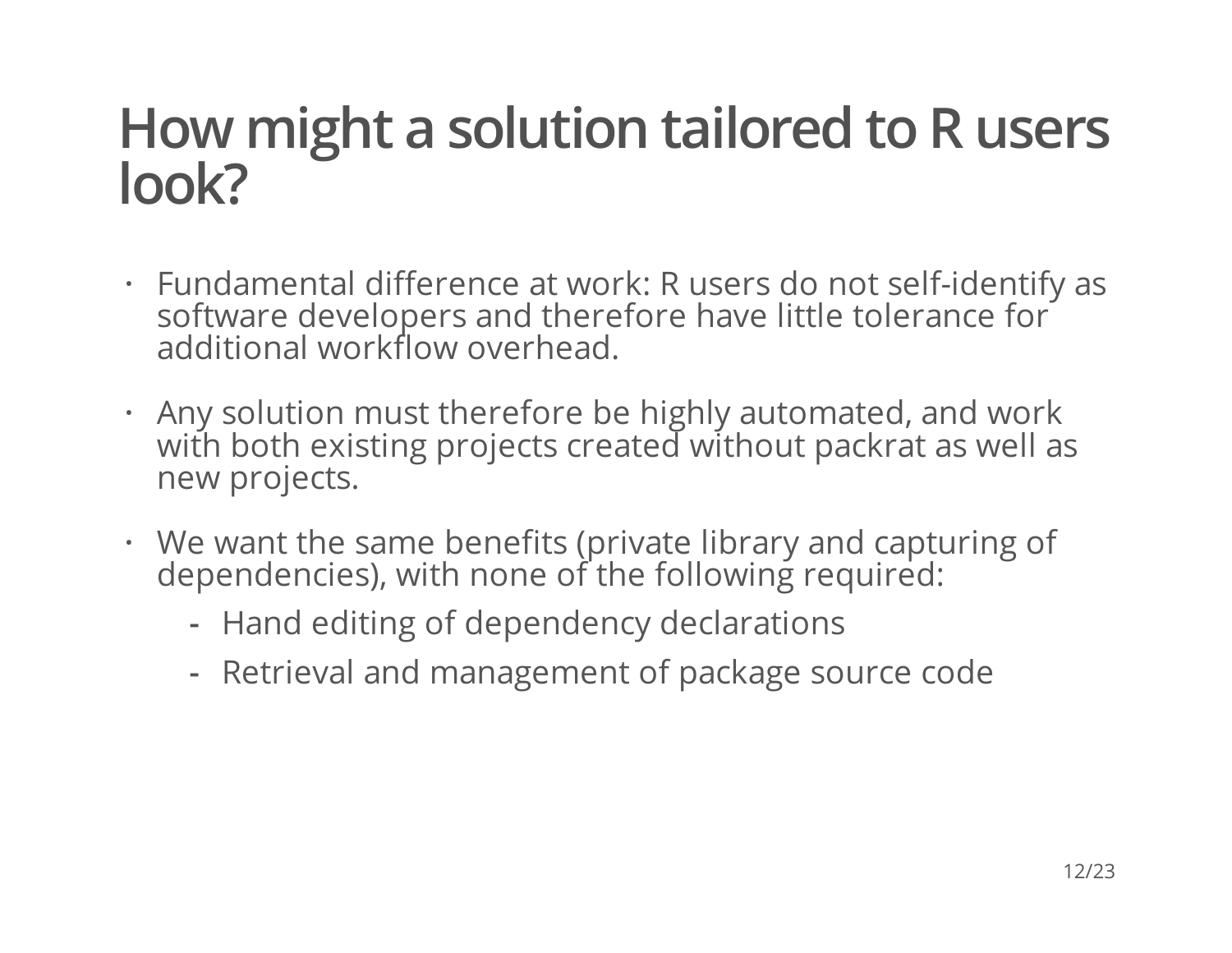### **Packrat as a Possible Solution**

- Packrat is an R package that implements a dependency **·** management system for R:
	- GitHub: <https://github.com/rstudio/packrat> **-**
	- Will be submitted to CRAN later this year **-**
- Creates a private package library for a given R project (i.e. **·** working directory)
- snapshot function that records the package versions used by a project and downloads their source code for storage with the project.
- restore function that applies the snapshot to a directory (building packages from source as necessary)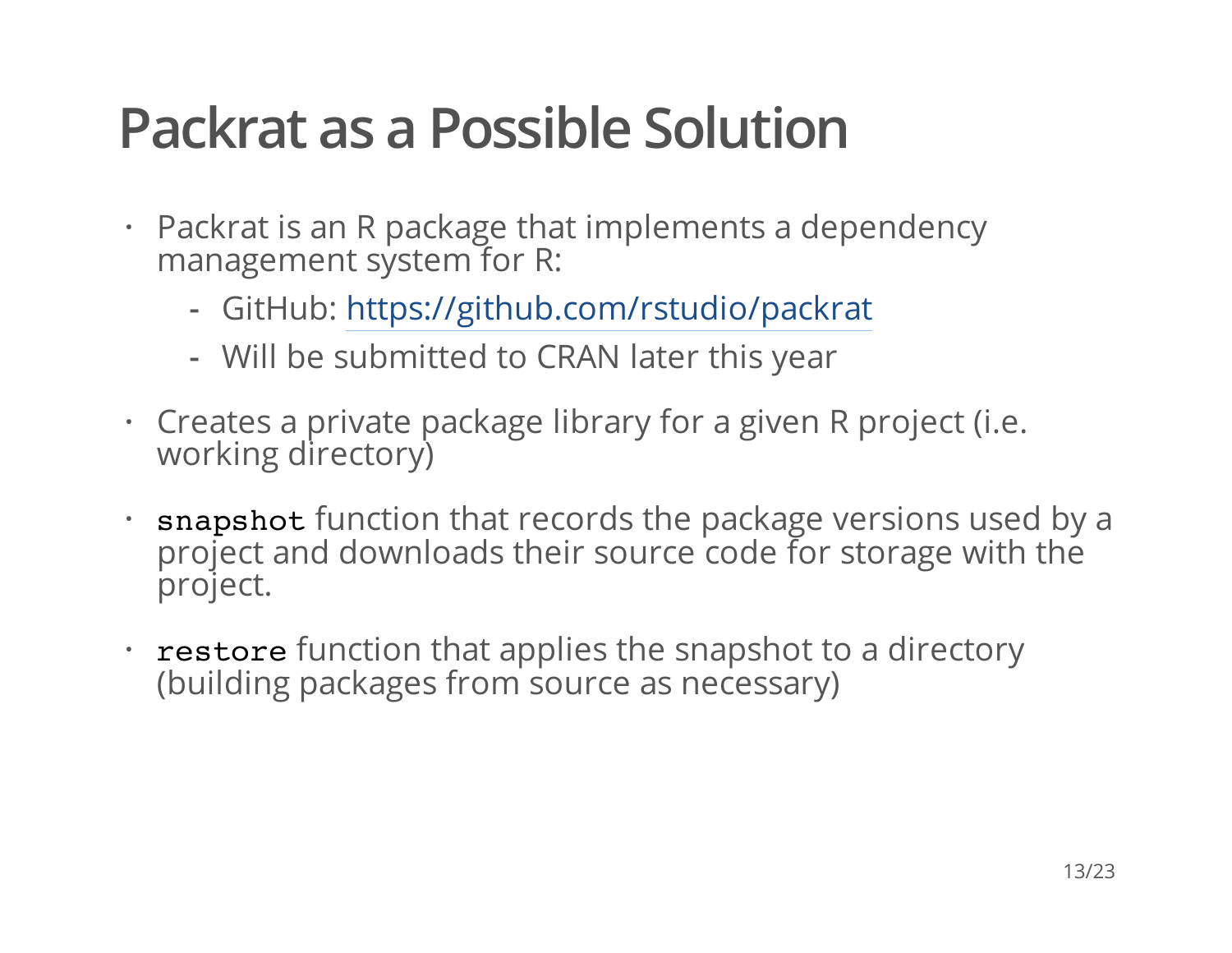### **Packrat Fundamentals**

>packrat::init()

Create a packrat project within a directory, giving the project it's own private package library.

>packrat::snapshot()

Finds the packages in use in the project and stores a list of those packages, their current versions, and their *source code*.

```
>packrat::restore()
```
Restore the directory to the last snapshotted state (building packages from source as necessary).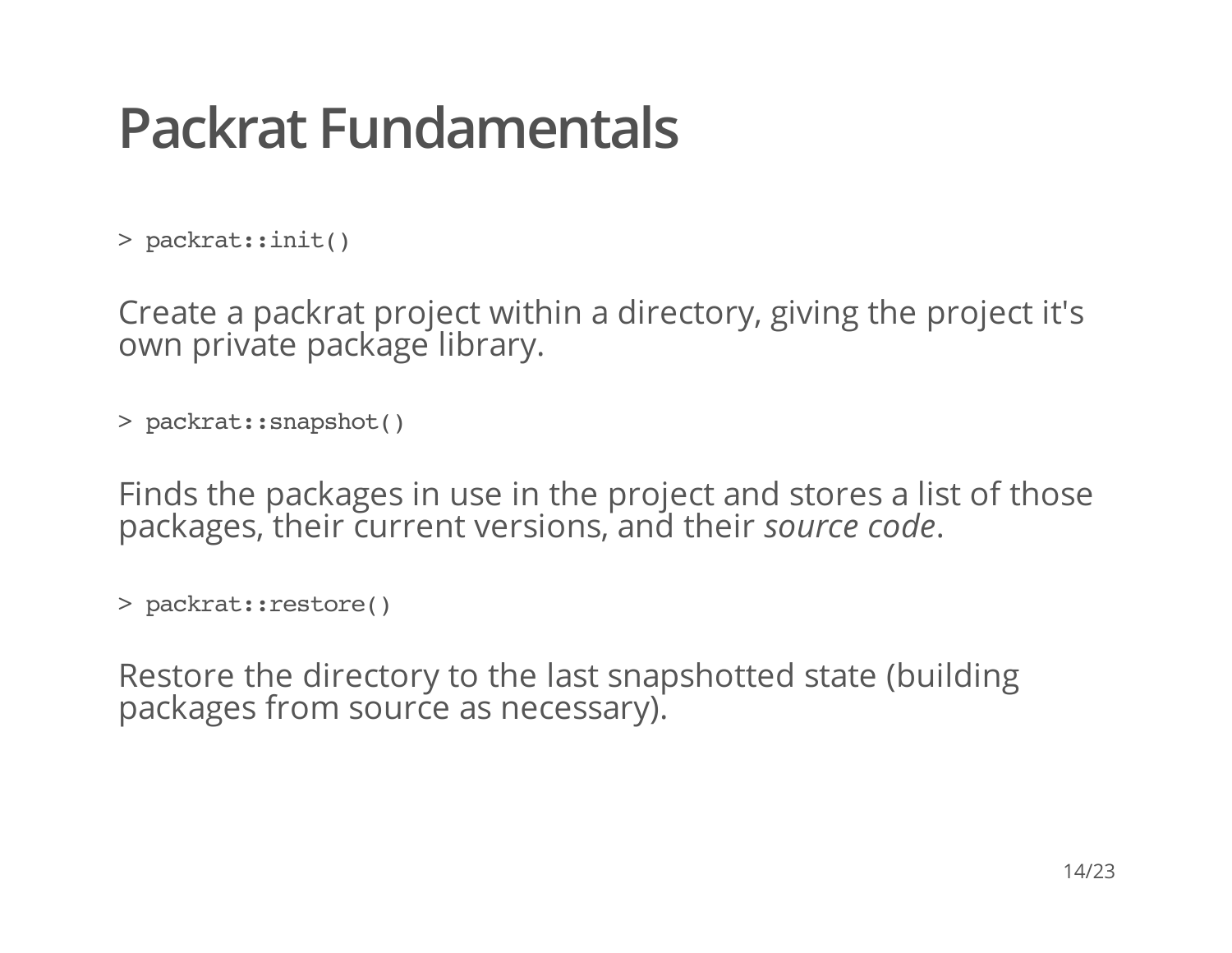# **Initializing a Project**

>packrat::init()

Adding these packages to packrat:

packrat 0.2.0.130

 $\mathbf{r}$ 

Fetching sources for packrat  $(0.2.0.130)$ ...OK (GitHub) Snapshot written to '~/projects/reshape/packrat/packrat.lock' Installing packrat (0.2.0.130) ... OK (built source) Bootstrap complete!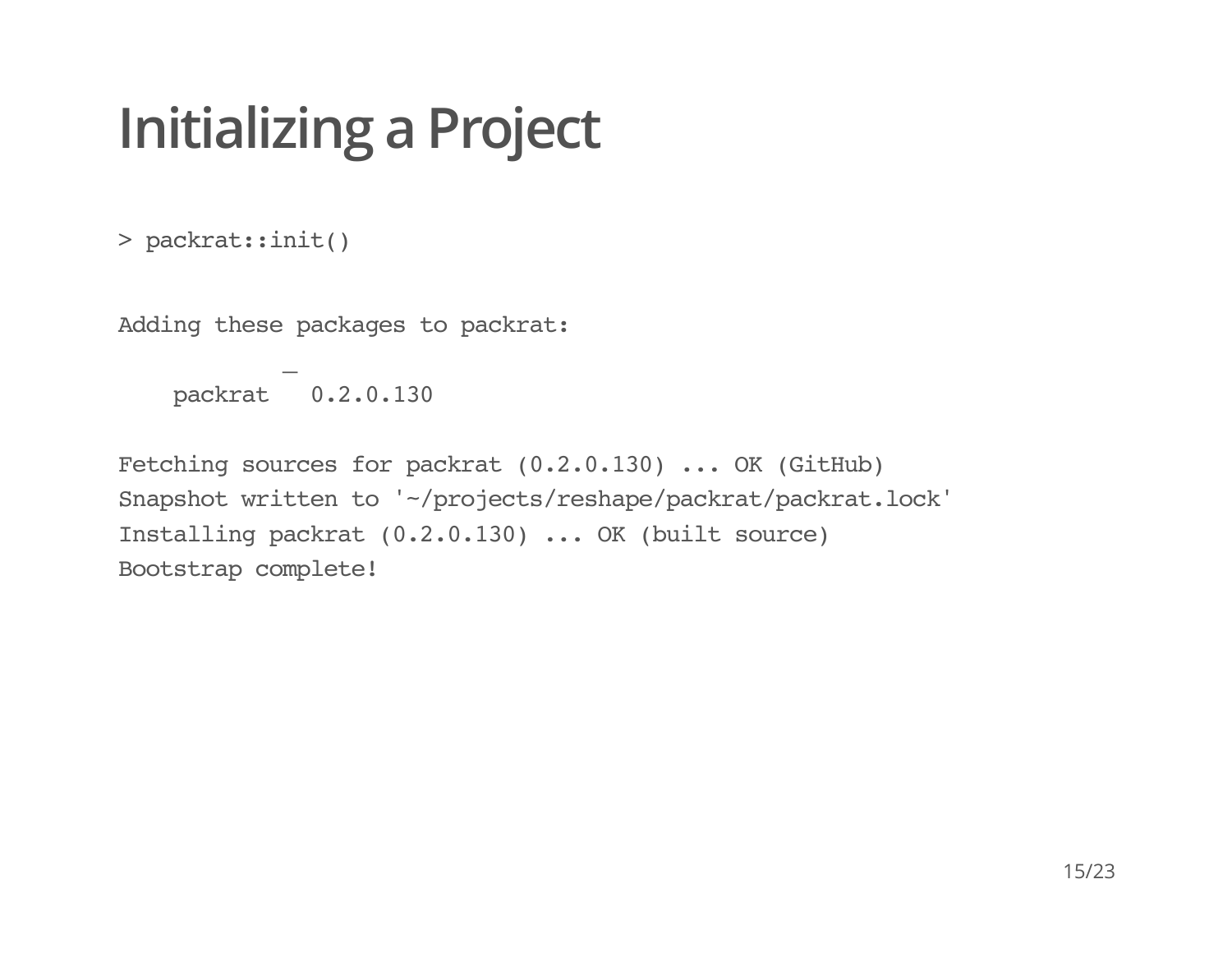### **Snapshotting Installed Packages**

>packrat::snapshot()

Adding these packages to packrat:

 $\mathbf{r}$ 

| plyr     | 1.8.1  |
|----------|--------|
| Rcpp     | 0.11.2 |
| reshape2 | 1.4    |
| stringr  | 0.6.2  |

Fetching sources for plyr  $(1.8.1)$ ... OK (CRAN current) Fetching sources for Rcpp  $(0.11.2)$ ...OK (CRAN current) Fetching sources for reshape2  $(1.4)$  ... OK (CRAN current) Fetching sources for stringr  $(0.6.2)$ ...OK (CRAN current) Snapshot written to '~/projects/reshape/packrat/packrat.lock'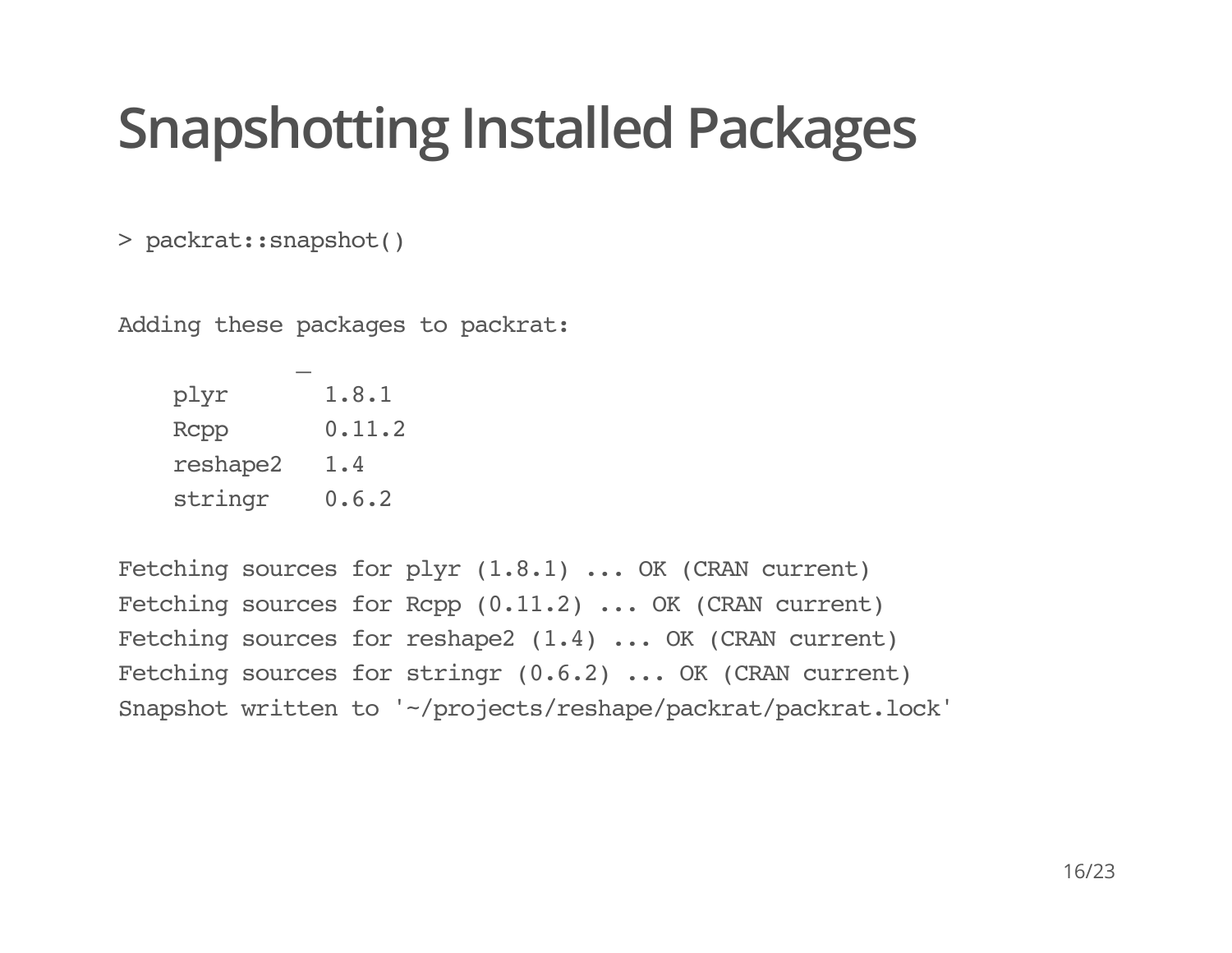### **Restoring the State of the Library**

>packrat::restore()

Installing Rcpp  $(0.11.2)$ ...OK (downloaded binary) Installing stringr (0.6.2) ... OK (downloaded binary) Installing plyr (1.8.1) ... OK (downloaded binary) Installing reshape2  $(1.4)$ ...OK (downloaded binary)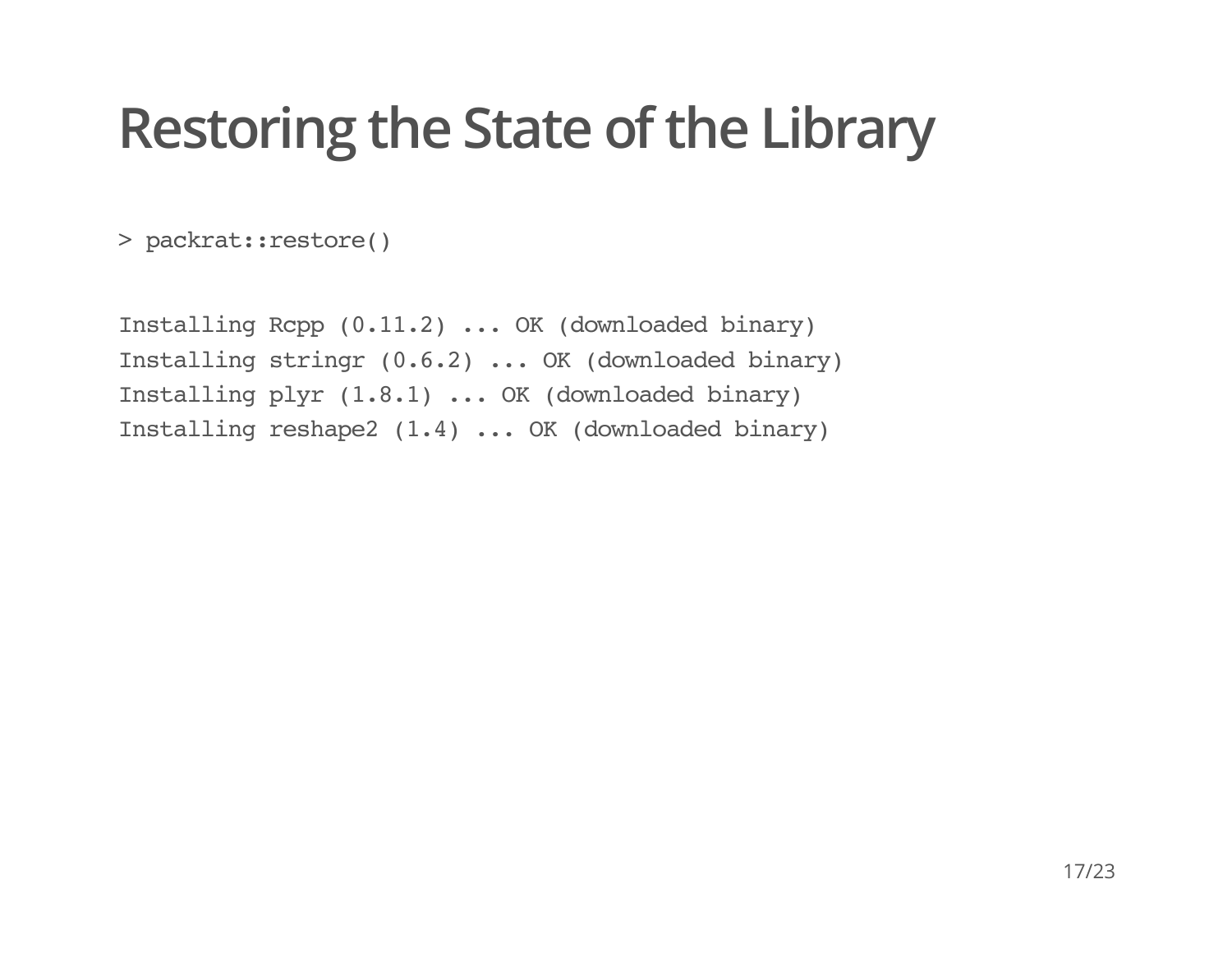# **Updating a Package from Github**

>packrat::install\_github("RcppCore/Rcpp")

>packrat::snapshot()

Upgrading these packages already present in packrat: from to Rcpp 0.11.2 0.11.2.1

Snapshot written to '~/projects/reshape/packrat/packrat.lock'

>packrat::restore()

Installing Rcpp  $(0.11.2.1)$ ...OK (built source)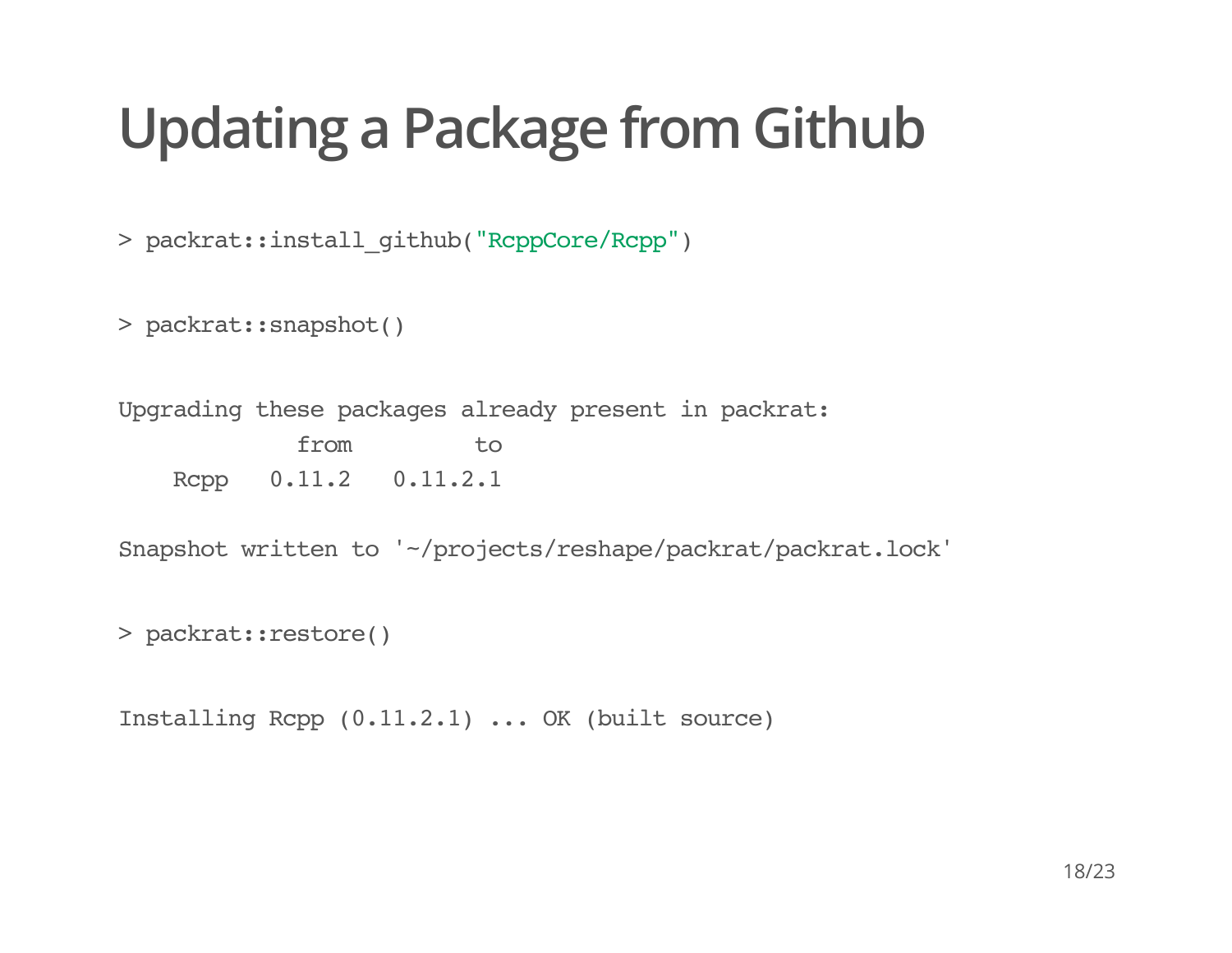# **Bundling and Unbundling**

>packrat::bundle()

The packrat project has been bundled at:

-"~/projects/reshape/packrat/bundles/reshape-2014-06-24.tar.gz"

> packrat::unbundle("reshape-2014-06-24.tar.qz", where = "~/Desktop")

- Untarring 'reshape-2014-06-24.tar.gz' in directory '~/Desktop'... - Restoring project library... Installing packrat (0.2.0.130) ... OK (built source) Installing Rcpp  $(0.11.2.1)$ ...OK (built source) Installing stringr (0.6.2)... OK (downloaded binary) Installing plyr  $(1.8.1)$ ...OK (downloaded binary) Installing reshape2  $(1.4)$  ... OK (downloaded binary) Done! The project has been unbundled and restored at: -"~/Desktop/reshape"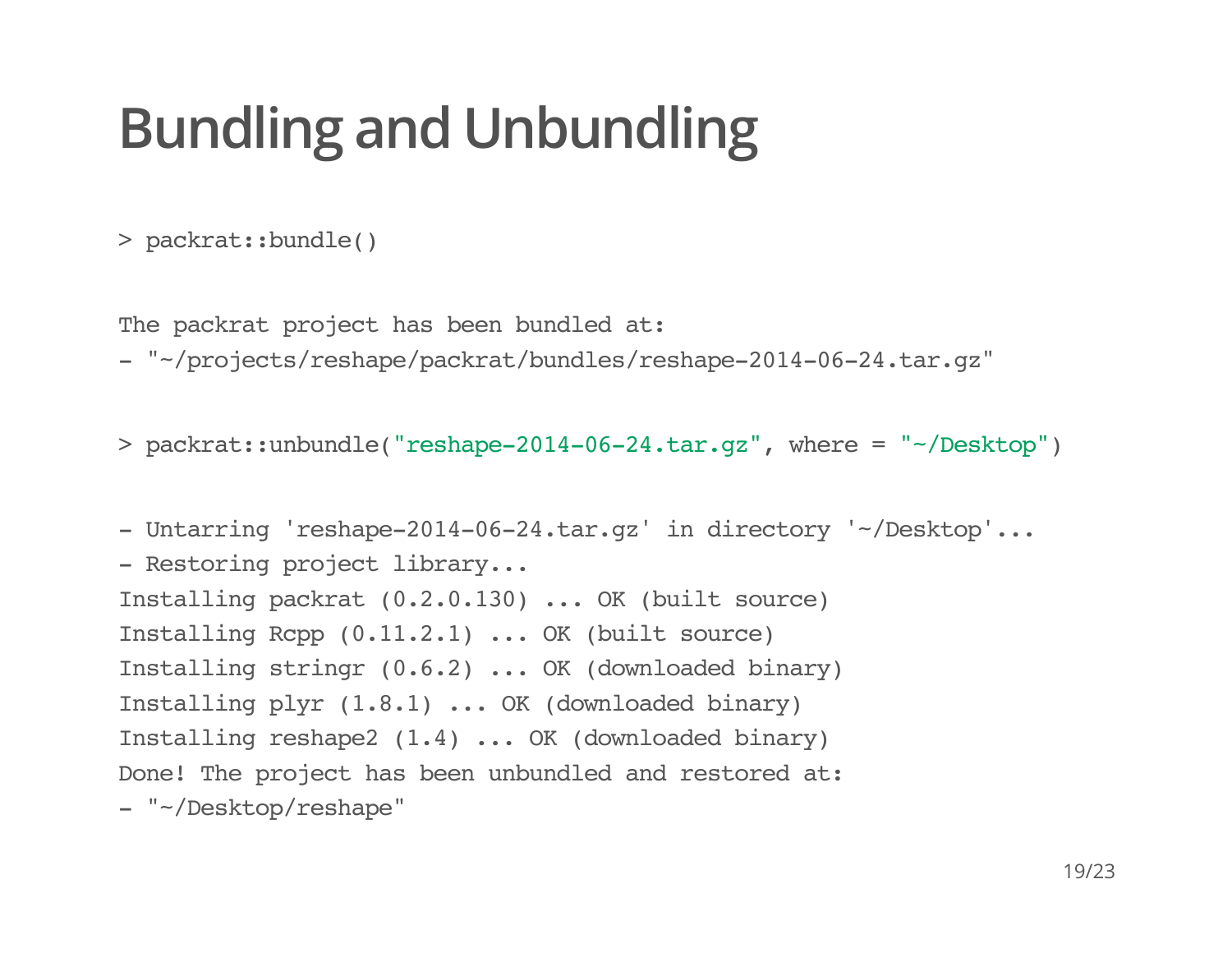## **Anatomy of a Packrat Project**

#### **.Rprofile**

Directs R to use the private package library (when it is started from the project directory).

#### **packrat/lib/**

Private package library for this project.

#### **packrat/src/**

Source packages of all the dependencies that packrat has been made aware of.

#### **packrat/packrat.lock**

Lists the precise package versions that were used to satisfy dependencies, including dependencies of dependencies.

#### **packrat/packrat.opts**

Project-specific packrat options.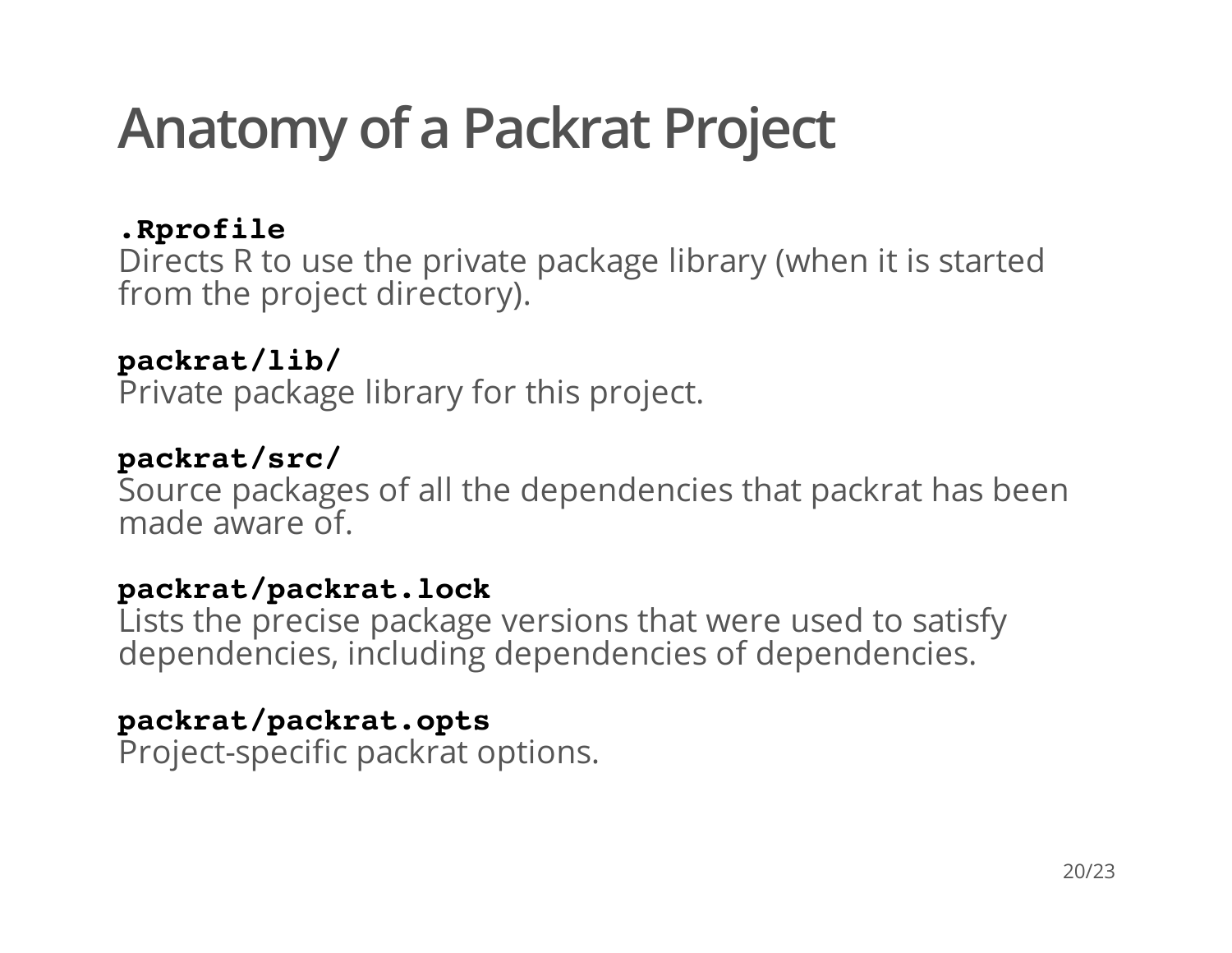### **Packrat and Version Control**

| 000<br><b>RStudio: Review Changes</b>                                                     |                                                     |                                                      |                       |             |               |  |
|-------------------------------------------------------------------------------------------|-----------------------------------------------------|------------------------------------------------------|-----------------------|-------------|---------------|--|
| Refresh   Pull   Push<br><b>History</b><br>Changes<br>master v Stage b Revert g Ignore    |                                                     |                                                      |                       |             |               |  |
|                                                                                           | Staged Status<br>$\triangle$ Path<br>Commit message |                                                      |                       |             |               |  |
| packrat/packrat.lock<br>₪                                                                 |                                                     |                                                      |                       |             |               |  |
|                                                                                           |                                                     |                                                      |                       |             |               |  |
|                                                                                           |                                                     |                                                      | Amend previous commit |             | Commit        |  |
| Show Staged Unstaged Context<br>5 line<br>$\div$<br>Stage All 5 Discard All<br>$\sqrt{2}$ |                                                     |                                                      |                       |             |               |  |
|                                                                                           |                                                     | @@ -15,12 +15,16 @@ Package: plyr                    |                       | Stage chunk | Discard chunk |  |
| 15 <sup>1</sup>                                                                           | 15                                                  | Source: CRAN                                         |                       |             |               |  |
| 16                                                                                        | 16                                                  | Version: 1.8.1                                       |                       |             |               |  |
| 17                                                                                        | 17                                                  | Requires: Rcpp                                       |                       |             |               |  |
|                                                                                           | 18 18                                               |                                                      |                       |             |               |  |
| 19                                                                                        | 19                                                  | Package: Rcpp                                        |                       |             |               |  |
| 20                                                                                        |                                                     | Source: CRAN                                         |                       |             |               |  |
| 21                                                                                        |                                                     | Version: $0.11.2$                                    |                       |             |               |  |
|                                                                                           | 20                                                  | Source: github                                       |                       |             |               |  |
|                                                                                           | 21                                                  | Version: 0.11.2.1                                    |                       |             |               |  |
|                                                                                           | 22                                                  | GithubRepo: Rcpp                                     |                       |             |               |  |
|                                                                                           | 23                                                  | GithubUsername: RcppCore                             |                       |             |               |  |
|                                                                                           | 24                                                  | GithubRef: master                                    |                       |             |               |  |
|                                                                                           | 25                                                  | GithubSha1: 31819c071f0fdf3efcb4df221131e9ebaa9f951e |                       |             |               |  |
| 22                                                                                        | 26                                                  |                                                      |                       |             |               |  |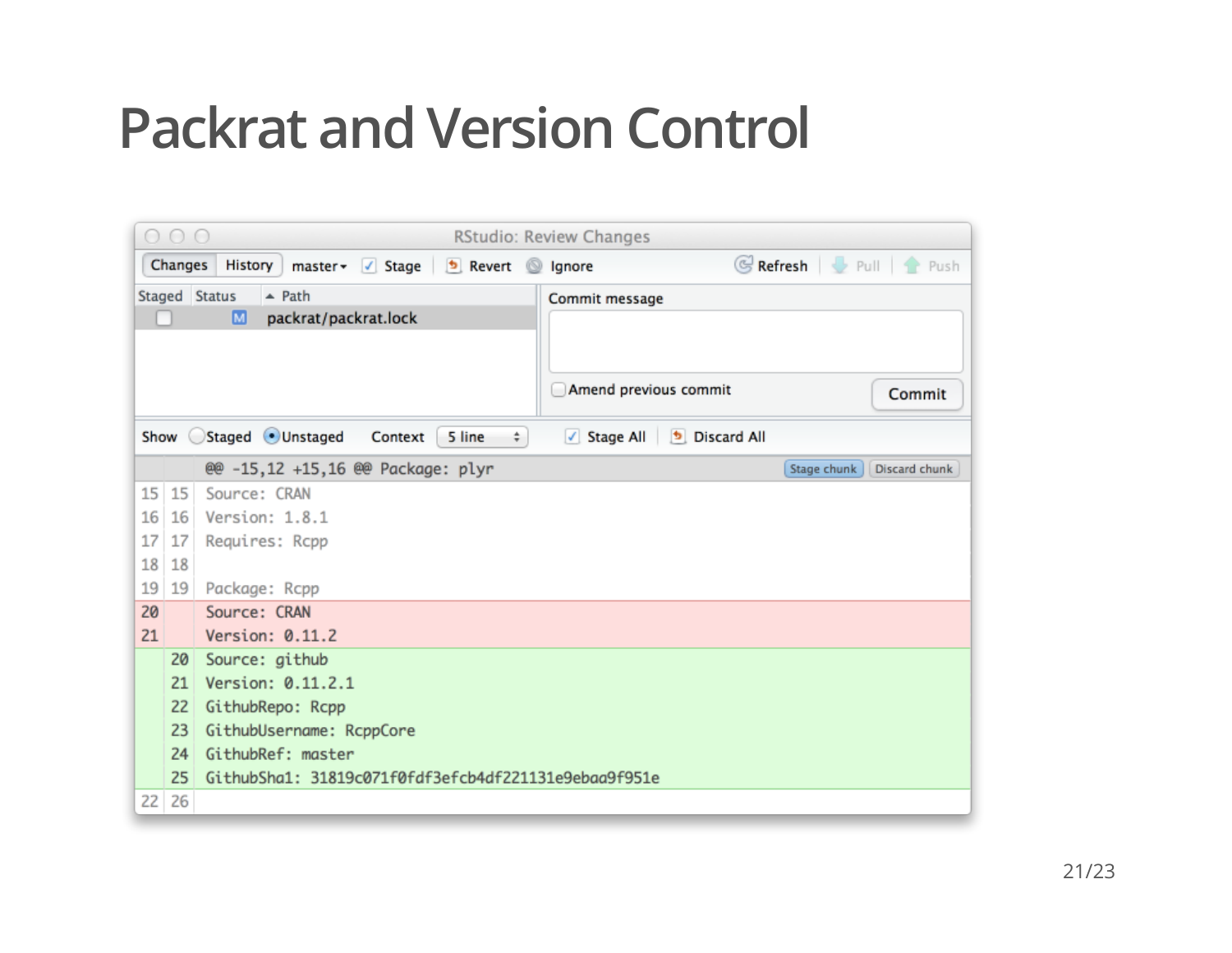## **Packrat Objectives**

- Isolated, portable, and reproducible environment for R projects **·**
- Capture all source code required to reproduce configurations **·**
- Requires no changes to CRAN and capable of working with **·** arbitrary other repositories
- Flexible and easy to use solution to the problem of **·** reproducibility:
	- "One button" snapshot/restore **-**
	- Simple and convenient archiving (bundle/unbunble) **-**
	- Optional integration with version control **-**